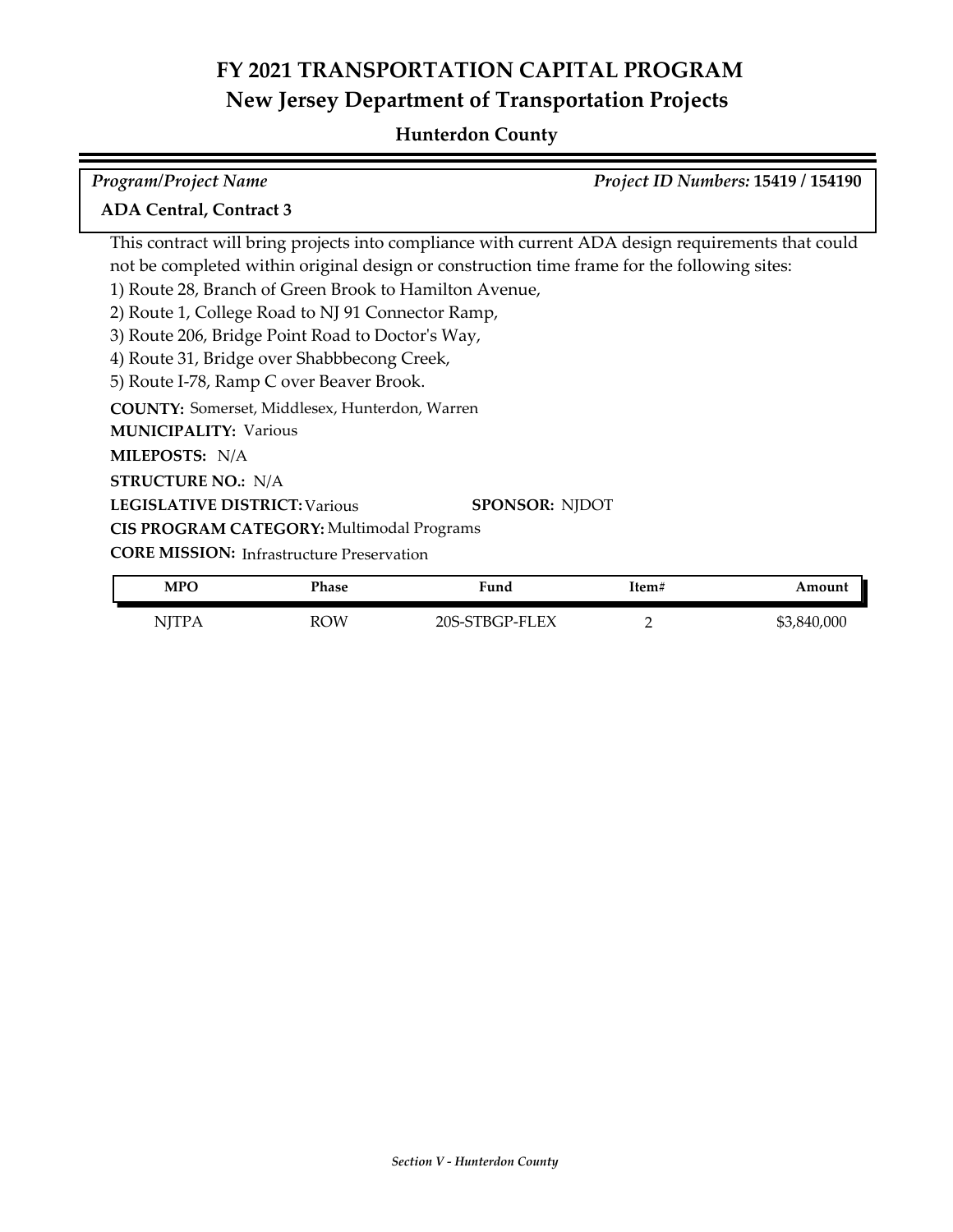# **FY 2021 TRANSPORTATION CAPITAL PROGRAM New Jersey Department of Transportation Projects**

### **Hunterdon County**

| <b>Program/Project Name</b>                                                                                                                                                                                                                                                                                                                                                                                                                                                                                                                                                                                                                                                                                                                                                                                                                                   |            |                |       | Project ID Numbers: 15322 / 153220 |
|---------------------------------------------------------------------------------------------------------------------------------------------------------------------------------------------------------------------------------------------------------------------------------------------------------------------------------------------------------------------------------------------------------------------------------------------------------------------------------------------------------------------------------------------------------------------------------------------------------------------------------------------------------------------------------------------------------------------------------------------------------------------------------------------------------------------------------------------------------------|------------|----------------|-------|------------------------------------|
| Delaware & Raritan Canal Bridges                                                                                                                                                                                                                                                                                                                                                                                                                                                                                                                                                                                                                                                                                                                                                                                                                              |            |                |       |                                    |
| Initiated by the Bridge Management System, this program provides funding for improvements to<br>structures along the Delaware and Raritan (D&R) Canal. Locations include, but are not limited to:<br>Carnegie Road, Bridge over D&R Feeder Canal; County Route (CR) 571 (Washington Road), Bridge<br>over D&R Canal; Landing Lane (CR 609), Bridge over D&R Canal, Route 206, Bridge over D&R<br>Feeder Canal; Hermitage Avenue, Bridge over D&R Feeder Canal; River Drive, Bridge over D&R<br>Feeder Canal; Bridge over D&R Canal at Lock No. 3; Coryell Street, Bridge over D&R Feeder Canal;<br>CR 533 (Quaker Road), Bridge over D&R Canal; Manville Causeway (CR 623), Bridge over D&R<br>Canal; Griggstown Causeway (CR 632), Bridge over D&R Canal; CR 527 (Main Street), Bridge over<br>D&R Canal; and Chapel Drive at CR 623, Bridge over D&R Canal. |            |                |       |                                    |
| COUNTY: Mercer, Hunterdon, Middlesex, Somerset<br><b>MUNICIPALITY: Various</b><br>MILEPOSTS: N/A<br><b>STRUCTURE NO.: Various</b><br>LEGISLATIVE DISTRICT: 15, 16, 17<br><b>CIS PROGRAM CATEGORY: Bridge Assets</b><br><b>CORE MISSION: Infrastructure Preservation</b>                                                                                                                                                                                                                                                                                                                                                                                                                                                                                                                                                                                       |            | SPONSOR: NJDOT |       |                                    |
| <b>MPO</b>                                                                                                                                                                                                                                                                                                                                                                                                                                                                                                                                                                                                                                                                                                                                                                                                                                                    | Phase      | Fund           | Item# | Amount                             |
| Statewide                                                                                                                                                                                                                                                                                                                                                                                                                                                                                                                                                                                                                                                                                                                                                                                                                                                     | <b>ERC</b> | STBGP-FLEX     | 61    | \$5,000,000                        |
| Program/Project Name<br>Route 29, Bridge over Copper Creek                                                                                                                                                                                                                                                                                                                                                                                                                                                                                                                                                                                                                                                                                                                                                                                                    |            |                |       | Project ID Numbers: 16351 / 163510 |
| Initiated by the Bridge Management System, this project will replace the culvert, built circa 1910 and<br>modified in 1936.<br><b>COUNTY: Hunterdon</b><br>MUNICIPALITY: Kingwood Twp<br>MILEPOSTS: 33.19<br>STRUCTURE NO.: 1009150<br><b>LEGISLATIVE DISTRICT:23</b><br><b>SPONSOR: NJDOT</b><br><b>CIS PROGRAM CATEGORY: Bridge Assets</b><br><b>CORE MISSION: Infrastructure Preservation</b>                                                                                                                                                                                                                                                                                                                                                                                                                                                              |            |                |       |                                    |
| <b>MPO</b>                                                                                                                                                                                                                                                                                                                                                                                                                                                                                                                                                                                                                                                                                                                                                                                                                                                    | Phase      | Fund           | Item# | Amount                             |
| <b>NJTPA</b>                                                                                                                                                                                                                                                                                                                                                                                                                                                                                                                                                                                                                                                                                                                                                                                                                                                  | PE         | STBGP-OS-BRDG  | 134   | \$400,000                          |